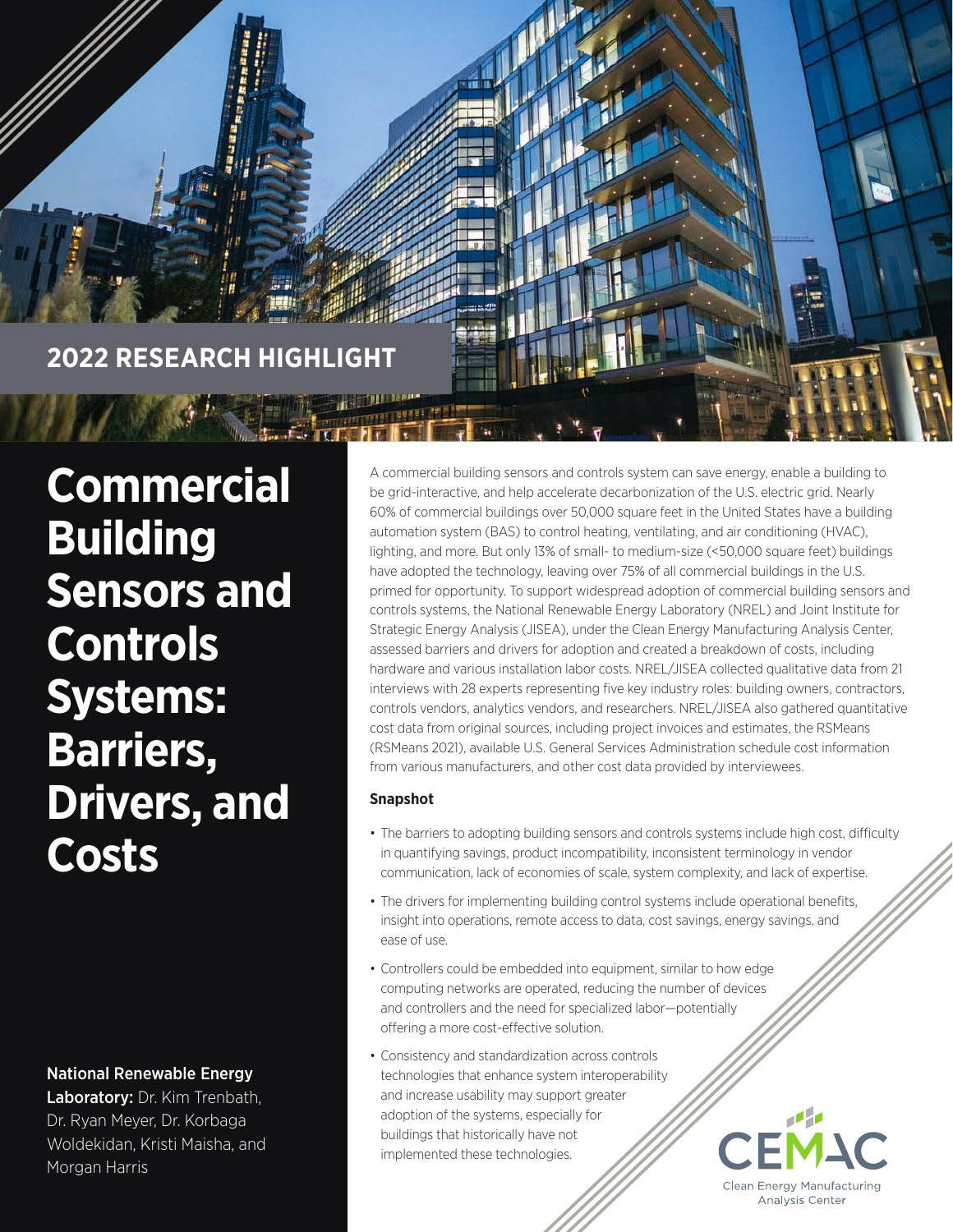# Results: Barriers for Implementing Building Control Systems

Interviewees identified different barriers to implementing commercial building sensors and controls systems. Table 1 summarizes the major barriers, or the ones mentioned by multiple interviewees. As shown in Figure 1, barriers fall naturally into three categories: confusing and/ or complex systems, lack of user skills, and financial considerations. Notably, high first costs and a lack of quantified nonenergy benefits leads to a perception that returnon-investment targets and short payback periods cannot be achieved. Yet studies have shown that the aggregated impact of widespread adoption may yield a 29% energy cost reduction across the commercial building section (Fernandez et al. 2017).

# Results: Drivers for Implementing Building Control Systems

Interviewees identified drivers explicitly or through discussions of what motivated building owners to implement sensors and control systems. Table 2 on the following page summarizes the major drivers in order of emphasis placed by interviewees. Notably, building owners are excited about the operational benefits and insights of sensor and controls systems, including automation of building schedules, seasonal changes, and reduced need to call technicians for system troubleshooting with issues that can be diagnosed by the control system. Also, operational insights like energy consumption or building system performance data could help building owners better understand space utilization, occupancy patterns, and building performance.



Figure 1. Barriers to implementing commercial buildings control systems

Table 1. Interviewee-Identified Barriers to Implementing Commercial Building Sensors and Controls Systems

| <b>Identified Barrier</b>                                     | <b>Barrier Description</b>                                                                                                                                                                                                                                                                                  |
|---------------------------------------------------------------|-------------------------------------------------------------------------------------------------------------------------------------------------------------------------------------------------------------------------------------------------------------------------------------------------------------|
| <b>High Cost</b>                                              | Systems may fail to meet building owner's investment criteria<br>becsaue of high first costs. In addition, there is a perception<br>that the costs for building sensors and controls systems are<br>too high. This includes installation costs, replacement costs,<br>and operations and maintenance costs. |
| Difficulty in<br><b>Quantifying Savings</b>                   | It is difficult to quantify the full value of building controls,<br>including energy cost savings associated with control system<br>installation and nonenergy benefits such as operations<br>savings.                                                                                                      |
| Product<br>Incompatibility                                    | There is a need for an industry standard ontology for building<br>control systems, enabling plug-and-play applications across<br>vendors.                                                                                                                                                                   |
| Inconsistent<br><b>Terminology in Vendor</b><br>Communication | Vendor communication to owners can be complicated and<br>inconsistent. Owners and representatives may not have<br>adequate background knowledge of these systems, leading to<br>an inability to make the most appropriate decision.                                                                         |
| Lack of Economies of<br>Scale                                 | There is limited cost advantage to scaling down control<br>systems for smaller commercial buildings.                                                                                                                                                                                                        |
| <b>System Complexity</b>                                      | Systems are complex-they consist of numerous devices and<br>controllers that require expertise to effectively and efficiently<br>operate systems.                                                                                                                                                           |
| <b>Lack of Expertise</b>                                      | Often personnel at individual facilitieshave limited training,<br>and have multiple roles, including control system operation;<br>and may have to interface with multiple systems at various<br>facilities.                                                                                                 |
| <b>Other Barriers</b>                                         | Other barriers include equipment complexities, split incentives<br>and associated challenges, and cybersecurity considerations.                                                                                                                                                                             |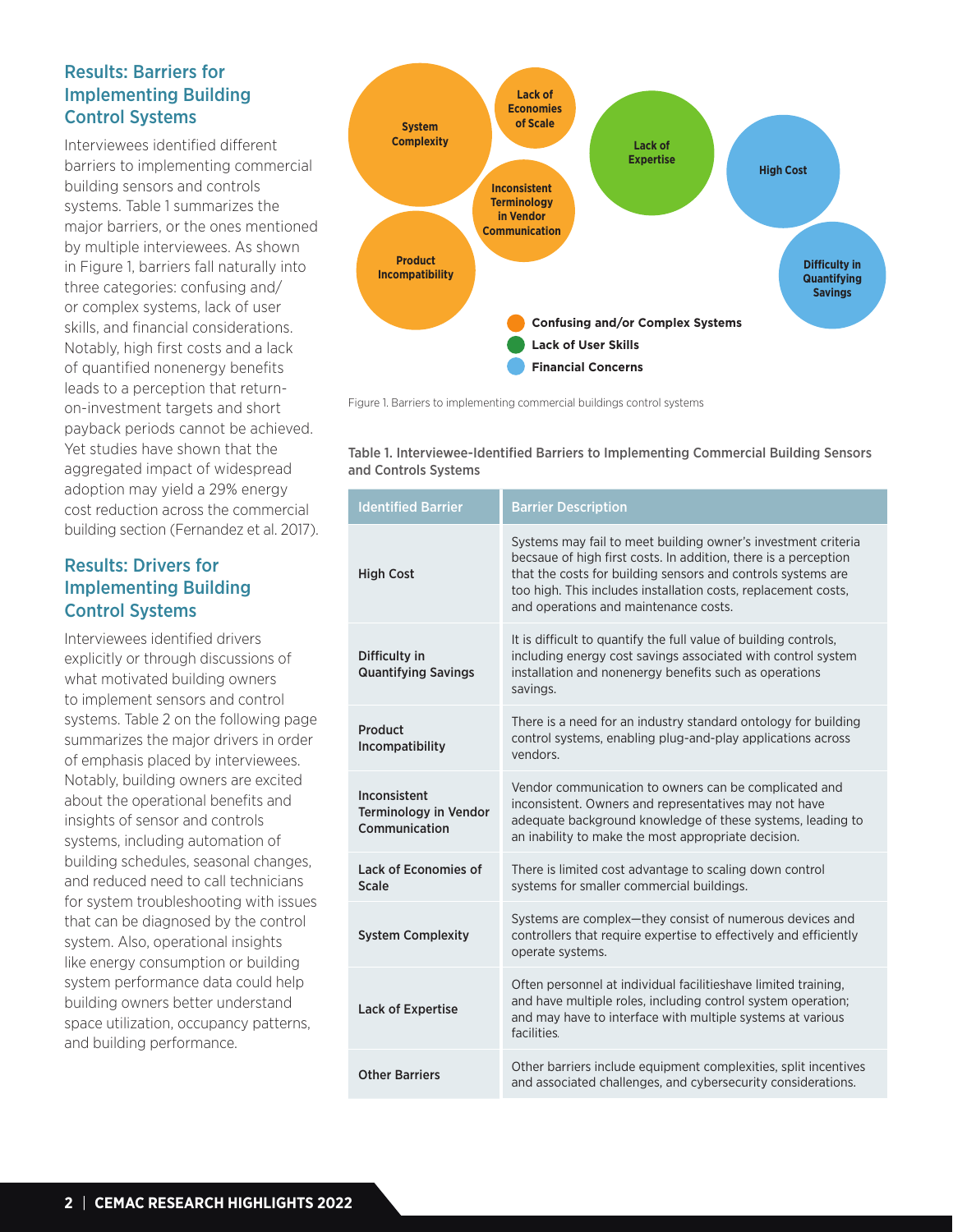# Results: Complete System Cost Breakdown

NREL/JISEA identified several categories of labor costs for a complete control system, as shown in Figure 2, including:

- General contractor fee: Contractor markup is typically a percentage of project costs
- Commissioning: Dynamic confirmation of system performance
- Installation labor: Physical labor to install hardware components
- Testing and balancing labor: Testing of system operation
- Programming and graphics labor: Labor for software programming of control algorithms as well as frontend labor for graphics
- Engineering labor: Engineering oversight, design, and specification
- Hardware costs: Costs for control system components.

Table 2. Interviewee-Identified Drivers for Implementing Commercial Building Sensors and Controls Systems

| <b>Identified Driver</b>    | <b>Driver Description</b>                                                                                                                                                                                                                                                                            |
|-----------------------------|------------------------------------------------------------------------------------------------------------------------------------------------------------------------------------------------------------------------------------------------------------------------------------------------------|
| <b>Operational Benefits</b> | These systems modernize building operations and make the<br>building easier to operate, which could translate to other<br>benefits such as improved comfort, energy savings, and other<br>nonenergy benefits.                                                                                        |
| Insight Into Operations     | These systems compile building data that allow building<br>owners to objectively assess the building's status and make<br>appropriate changes. The data allow operators to perform<br>root cause analysis of problems, understand space utilization,<br>and adjust operation to improve performance. |
| Remote Access to<br>Data    | Systems often provide the building engineer with remote<br>access to building operation data, so the engineer does not<br>need to be in the building to control the building.                                                                                                                        |
| <b>Cost Savings</b>         | These systems can help optimize building performance, saving<br>the owner money over time.                                                                                                                                                                                                           |
| <b>Energy Savings</b>       | Sensors and controls systems save energy and reduce peak<br>loads.                                                                                                                                                                                                                                   |
| Ease of Use                 | Sensors and controls systems can be straight forward to<br>integrate and they make building operations simpler.                                                                                                                                                                                      |



Figure 2. Cost breakdown comparison for complete control systems. More complex HVAC systems require additional time and labor to not only install hardware, but also program control algorithms into the automation system.



Figure 3. Complete system project cost variations by region for secondary school prototypical building